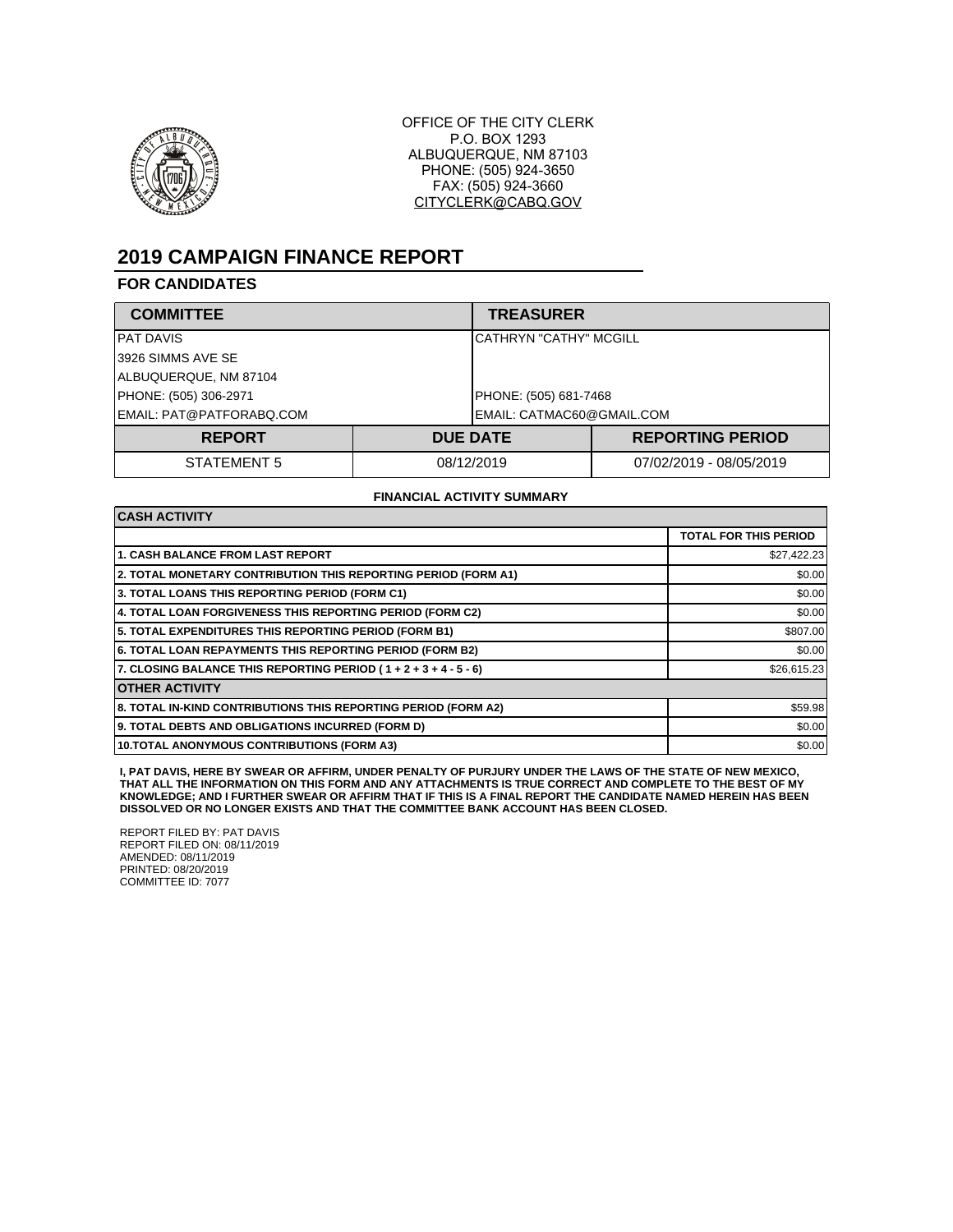## **FORM A-2 IN-KIND CONTRIBUTIONS**

| <b>DATE</b><br><b>RECEIVED</b>     | <b>CONTRIBUTOR / INFORMATION</b>                                                                                                     | <b>CONTRIBUTION</b><br><b>TYPE</b>                 | <b>AMOUNT</b> |
|------------------------------------|--------------------------------------------------------------------------------------------------------------------------------------|----------------------------------------------------|---------------|
| 7/31/2019                          | <b>PAT LLC</b><br>3926 SIMMS AVE SE<br>ALBUQUERQUE, NM 87108<br><b>BUSINESS/GROUP INFO:</b><br><b>PAT DAVIS</b><br><b>CONSULTANT</b> | IIn-Kind<br><b>I</b> PURPOSE:<br>IDIGITAL ADS (FB) | \$59.98       |
| <b>TOTAL IN-KIND CONTRIBUTIONS</b> |                                                                                                                                      |                                                    | \$59.98       |